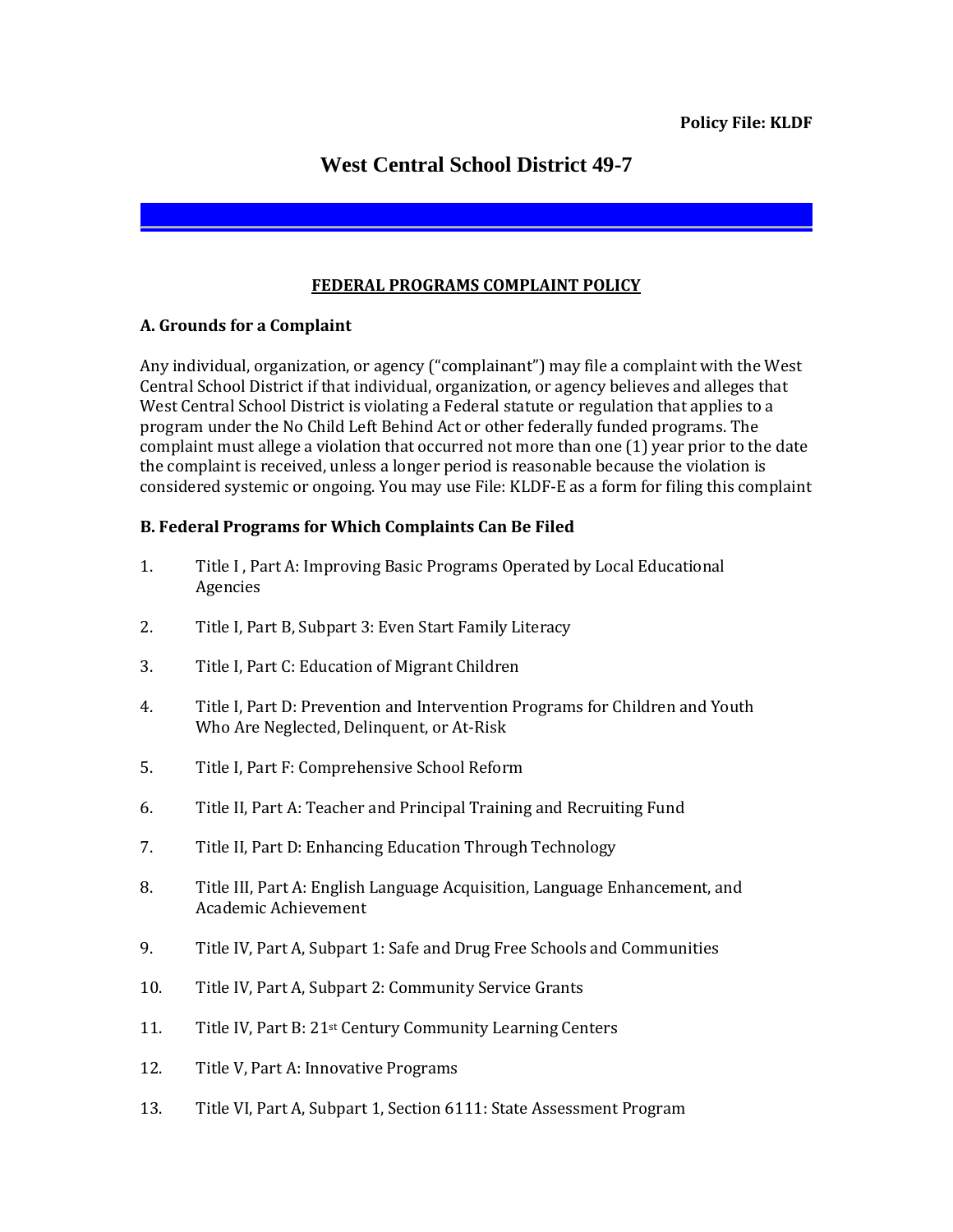- 14. Title VI, Part A, Subpart 1, Section 6112: Enhanced Assessment Instruments Competitive Grant Program
- 15. Title VI, Part B, Subpart 2: Rural and Low-Income Schools
- 16. Title IX, Part E, Subpart 1, Section 9503: Complaint Process for Participation of Private School Children

# **C. Complaints Originating at the Local Level**

As part of its Assurances within NCLB program grant applications and pursuant to Section 9306 of the No Child Left Behind Act, the West Central School District has accepted federal funds must have local written procedures for the receipt and resolution of complaints alleging violations of law in the administration of covered programs. Therefore a complaint should not be initially filed with the South Dakota Department of Education until every effort has been made to resolve the matter through local written complaint procedures. If the complainant has tried to file a complaint with West Central School District to no avail, the complainant must provide the South Dakota Department of Education written proof of their attempt to resolve the issue with the West Central School District.

## **D. Filing a Complaint**

A complaint must be made in writing and signed by the complainant. The complaint must include the following:

- 1. A statement that West Central School District has violated a requirement of a Federal statute or regulation that applies to an applicable program;
- 2. The date on which the violation occurred;
- 3. The facts on which the statement is based and the specific requirement allegedly violated (include citation to the Federal statute or regulation);
- 4. A list of the names and telephone numbers of individuals who can provide additional information;
- 5. Whether a complaint has been filed with any other government agency, and if so, which agency;
- 6. Copies of all applicable documents supporting the complainant's position; and
- 7. The address of the complainant.

## *The complaint must be addressed to*:

Superintendent's Office West Central School District PO Box 730 Hartford, SD 57033-0730

Once the complaint is received by West Central School District it will be copied and forwarded to the appropriate Federal Program Director/Coordinator.